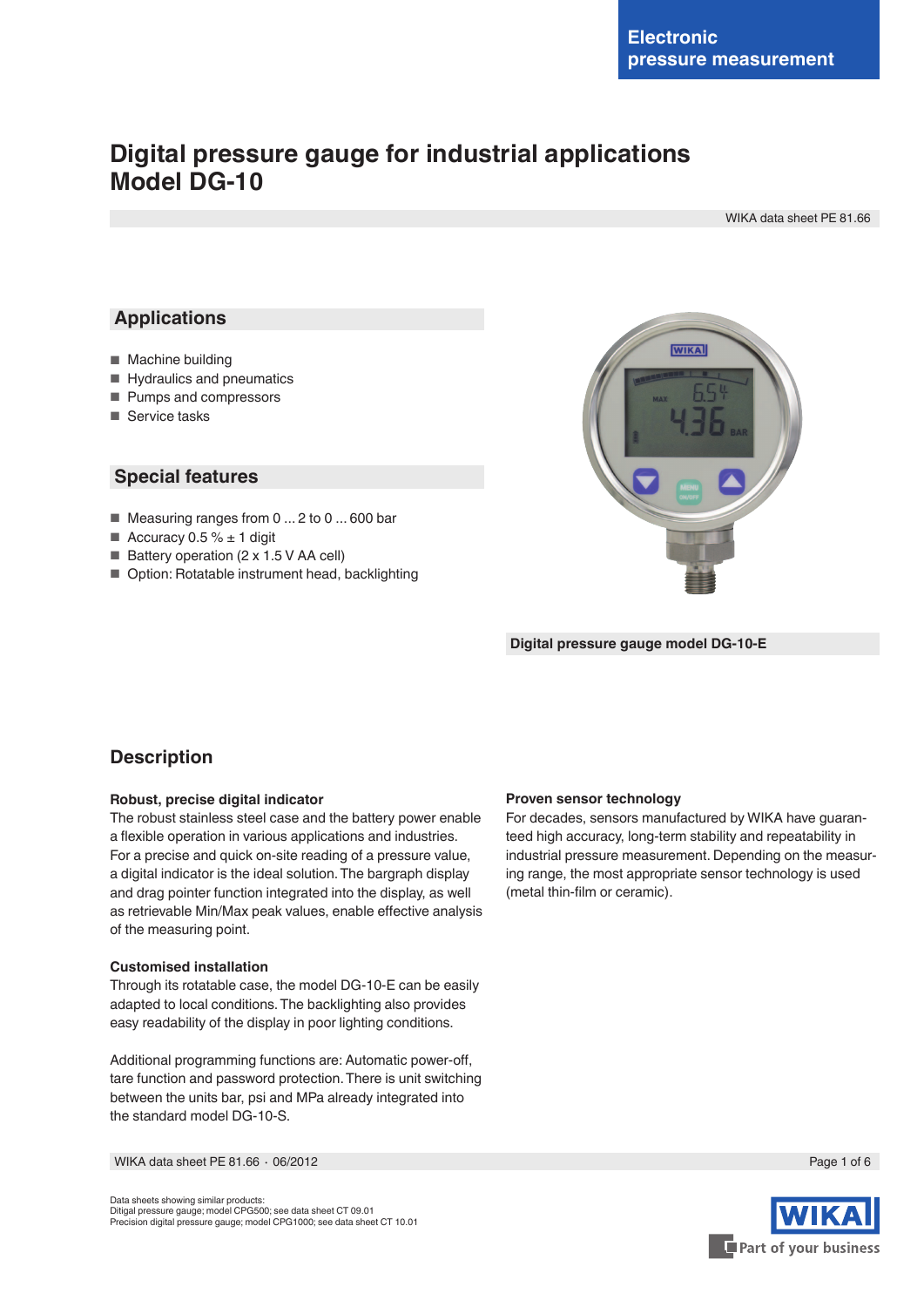# **Measuring ranges**

| <b>Relative pressure</b> |                        |        |        |        |        |                         |        |
|--------------------------|------------------------|--------|--------|--------|--------|-------------------------|--------|
| bar                      | <b>Measuring range</b> | 02     | 05     | 010    | 020    | 050                     | 0100   |
|                          | Overpressure limit     | 5      | 10     | 20     | 40     | 100                     | 200    |
|                          | Burst pressure         | 6      | 12     | 25     | 50     | 120                     | 800    |
|                          | <b>Measuring range</b> | 0160   | 0250   | 0400   | 0600   |                         |        |
|                          | Overpressure limit     | 320    | 500    | 800    | 1,200  |                         |        |
|                          | Burst pressure         | 1.000  | 1.200  | 1.700  | 2.400  |                         |        |
| psi                      | <b>Measuring range</b> | 030    | 060    | 0145   | 0300   | 0600                    | 01,450 |
|                          | Overpressure limit     | 70     | 145    | 290    | 580    | 1.450                   | 2,900  |
|                          | Burst pressure         | 85     | 170    | 360    | 725    | 1.740                   | 11,600 |
|                          | <b>Measuring range</b> | 02,000 | 03,000 | 05,000 | 07,500 | $010,000$ <sup>1)</sup> |        |
|                          | Overpressure limit     | 4.640  | 7.250  | 11.600 | 17.400 | 21,750                  |        |
|                          | Burst pressure         | 14,500 | 17.400 | 24,650 | 34,800 | 43,500                  |        |

1) only possible with DG-10-E (DG-10-S can only display up to 9999 psi)

| Vacuum and +/- measuring ranges |                        |                          |                   |                          |
|---------------------------------|------------------------|--------------------------|-------------------|--------------------------|
| bar                             | <b>Measuring range</b> | $-12$                    | $-15$             | $-1$ 10                  |
|                                 | Overpressure limit     | 5                        | 10                | 20                       |
|                                 | Burst pressure         | 6                        | 12                | 25                       |
| psi                             | <b>Measuring range</b> | $-30$ in Hg $$ $+29$ psi | -30 inHg  +72 psi | $-30$ in Hg $ + 145$ psi |
|                                 | Overpressure limit     | 70                       | 145               | 290                      |
|                                 | Burst pressure         | 85                       | 170               | 360                      |

# **Digital indicator**

|                                       | <b>Model DG-10-S</b> | <b>Model DG-10-E</b>                     |
|---------------------------------------|----------------------|------------------------------------------|
| <b>Type of indication</b>             | 7-segment LCD        | 7-segment LCD<br>14-segment LCD (option) |
| $\blacksquare$ Digits                 | 4-digit              | $4\frac{1}{2}$ -digit                    |
| $\blacksquare$ Character size         | $11 \text{ mm}$      | 11 mm and 7 mm                           |
| Indication range                      | $-19999999$          | $-199919999$                             |
| $\blacksquare$ Update                 | $200 \text{ ms}$     | $200 \text{ ms}$                         |
| ■ Backlighting                        | no                   | yes (see "Hardware functions")           |
| ■ Bargraph with drag pointer function | yes                  | yes                                      |
| $\blacksquare$ Rotatability           | no                   | 300° (see "Hardware functions")          |

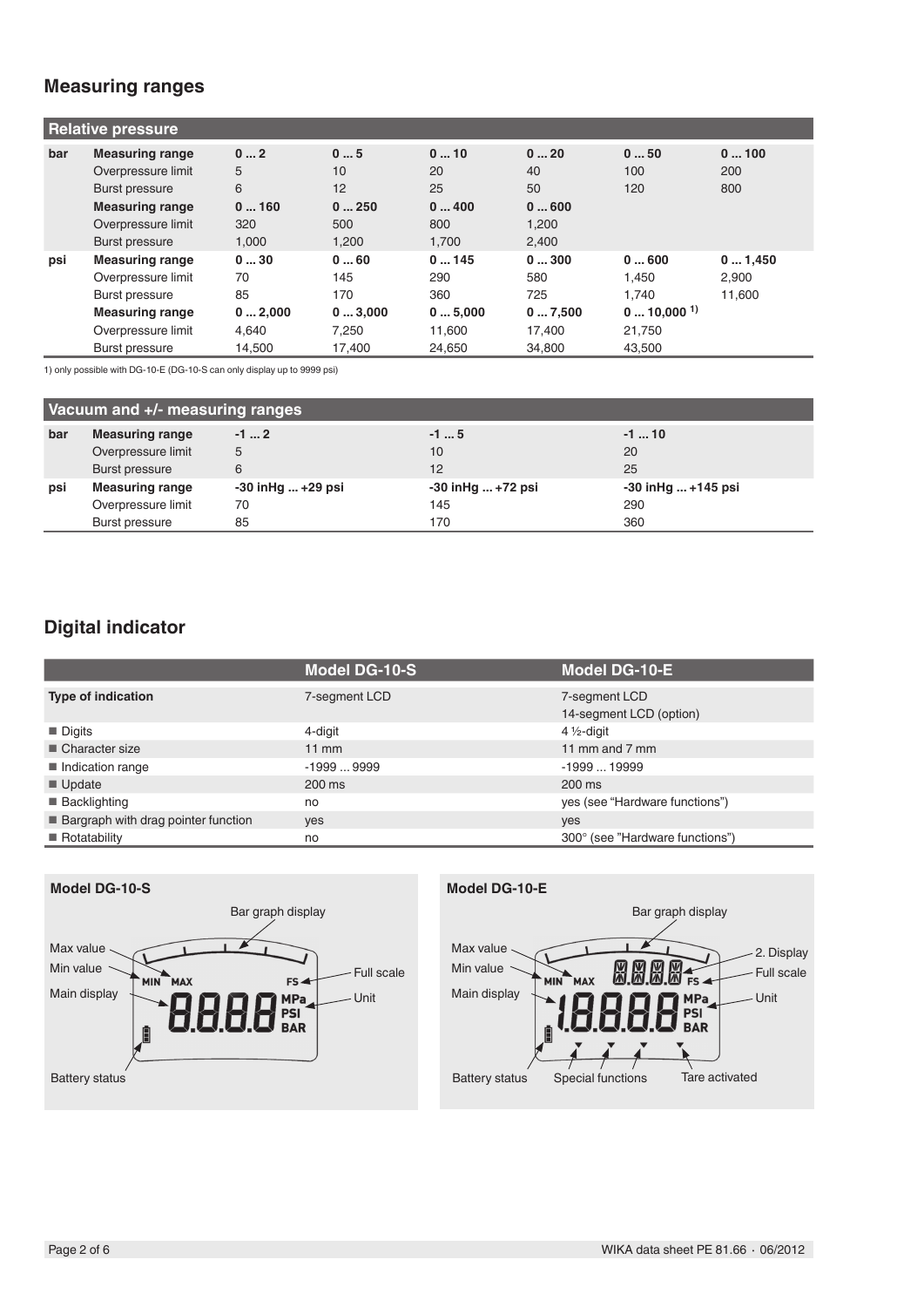# **Software functions**

| <b>Function</b>                  | <b>Model DG-10-S</b> | Model DG-10-E           |
|----------------------------------|----------------------|-------------------------|
| Min/Max memory                   | yes                  | yes                     |
| <b>Automatic power-off</b>       | no                   | 15, 30, 60, 120 minutes |
| <b>Tare function</b>             | no                   | yes                     |
| Unit change                      | bar, psi, MPa        | bar, psi, MPa           |
| <b>Password protection</b>       | no                   | yes                     |
| <b>Reset to factory settings</b> | no                   | ves                     |

# **Hardware functions**

### **Rotatability of the display**

The display of the model DG-10-E can be rotated through 300°, thus it can be read from almost any position. Therefore the model DG-10-E can also be used in situations where mounting is difficult.

### **Backlighting**

The model DG-10-E features backlighting so that the display can be easily read, even under poor lighting conditions.





### **Approvals, directives and certificates**

### **CE conformity**

- Pressure equipment directive 97/23/EC, PS > 200 bar; module A, pressure accessory
- EMC directive 2004/108/EC interference emission (limit class B) and immunity to EN 61326-1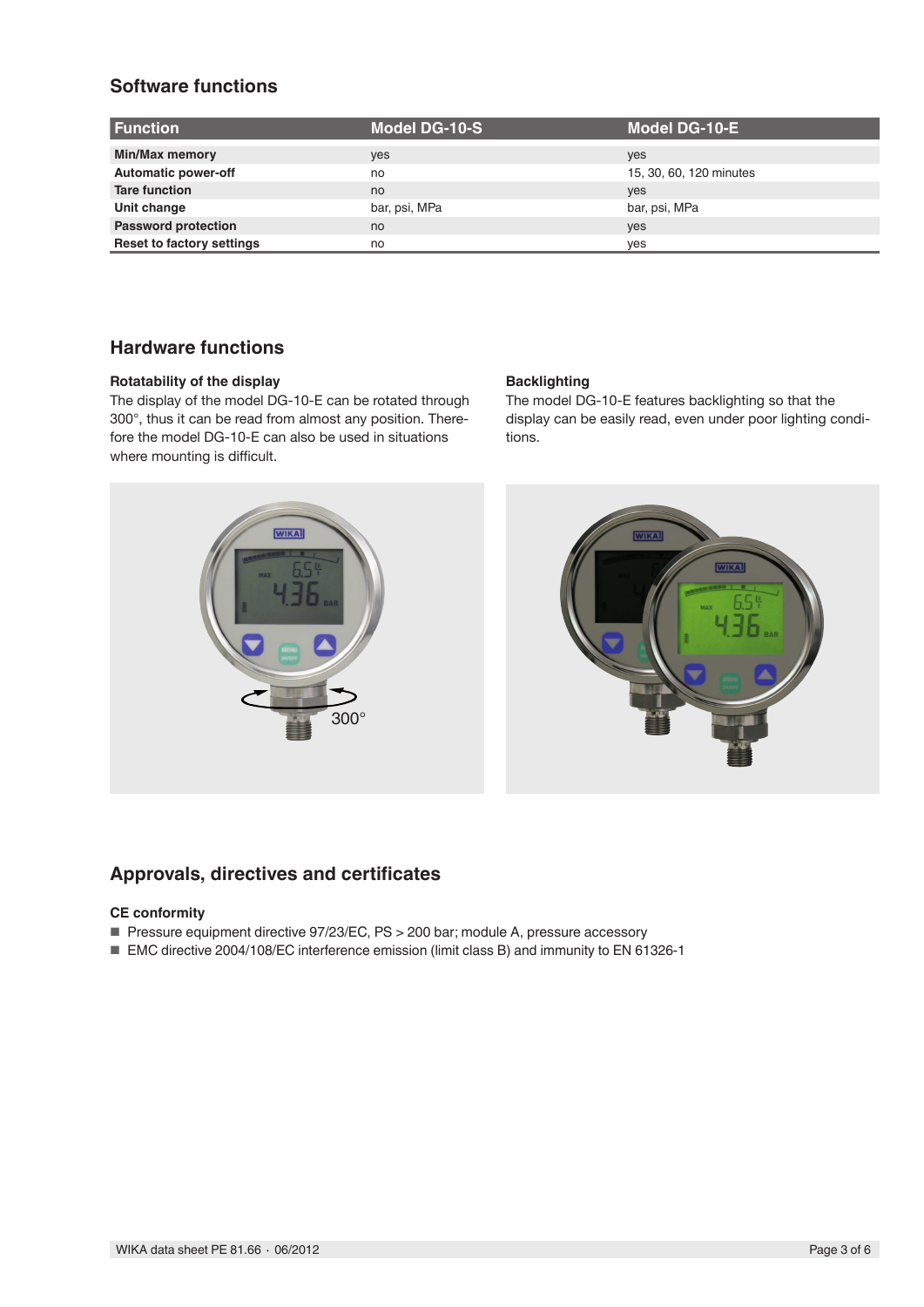# **Voltage supply**

The power supply is provided via two 1.5 V AA cells.

The operating time is approx. 4,000 hours, when using batteries with a capacity of 2,000 mAh.

### **Reference conditions**

**Temperature**  $0...60 °C$ 

### **Atmospheric pressure**

860 ... 1,060 mbar

**Humidity** < 90 % rel., non-condensing

### **Nominal position**

Calibrated in vertical mounting position with process connection facing downwards.

### **Power supply**

2 x 1.5 V AA cell

# **Accuracy**

### **Accuracy at reference conditions**

 $\leq \pm 0.5$  % of span  $\pm$  1 digit

Including non-linearity, hysteresis, zero offset and end value deviation (corresponds to measured error per IEC 61298-2).

### **Zero error for the zero signal**

≤ 0.1 % of span (power-up reset)

### **Adjustability of zero point**

≤ 20 % of span (via tare function with model DG-10-E)

### **Temperature error at 0 ... 60 °C**

- Mean temperature coefficient of zero point ≤ 0.15 % of span/10 K
- Mean temperature coefficient of span ≤ 0.15 % of span/10 K

### **Long-term stability**

≤ 0.2 % of span/year

# **Operating conditions**

### **Ingress protection**

IP 65 per IEC 60529

### **Temperatures**

| ■ Medium:                                      |             |
|------------------------------------------------|-------------|
| - Measuring range $<$ 100 bar: -30  +85 °C     |             |
| - Measuring range $\geq 100$ bar: -30  +100 °C |             |
| Ambient:                                       | $-10+60$ °C |
| ■ Storage:                                     | $-20+70$ °C |

### **Process connections**

| <b>Standard</b>          | <b>Thread size</b>    |
|--------------------------|-----------------------|
| <b>DIN 3852-E</b>        | $G\mathcal{V}_4$ A    |
| <b>EN 837</b>            | $G\mathrel{\vee} A B$ |
|                          | $G \nless B$          |
| <b>ANSI/ASME B1.20.1</b> | $1/4$ NPT             |
|                          | $\frac{1}{2}$ NPT     |

### **Sealings**

Process connections to the DIN 3852-E standard are delivered with NBR sealings as standard.

### **Materials**

### **Wetted parts**

- Process connection: Stainless steel 1.4571<br>■ Sealing material: See "Process connect
	- See "Process connections"
- Sensor element  $\leq$  50 bar: Ceramic Al<sub>2</sub>O<sub>3</sub> 96%
	- NBR (option: EPDM)
- Sensor element > 100 bar: XM-13 (stainless steel 1.4534)

### **Non-wetted parts**

■ Case: Stainless steel 1.4301

■ Front foil and membrane: Polyester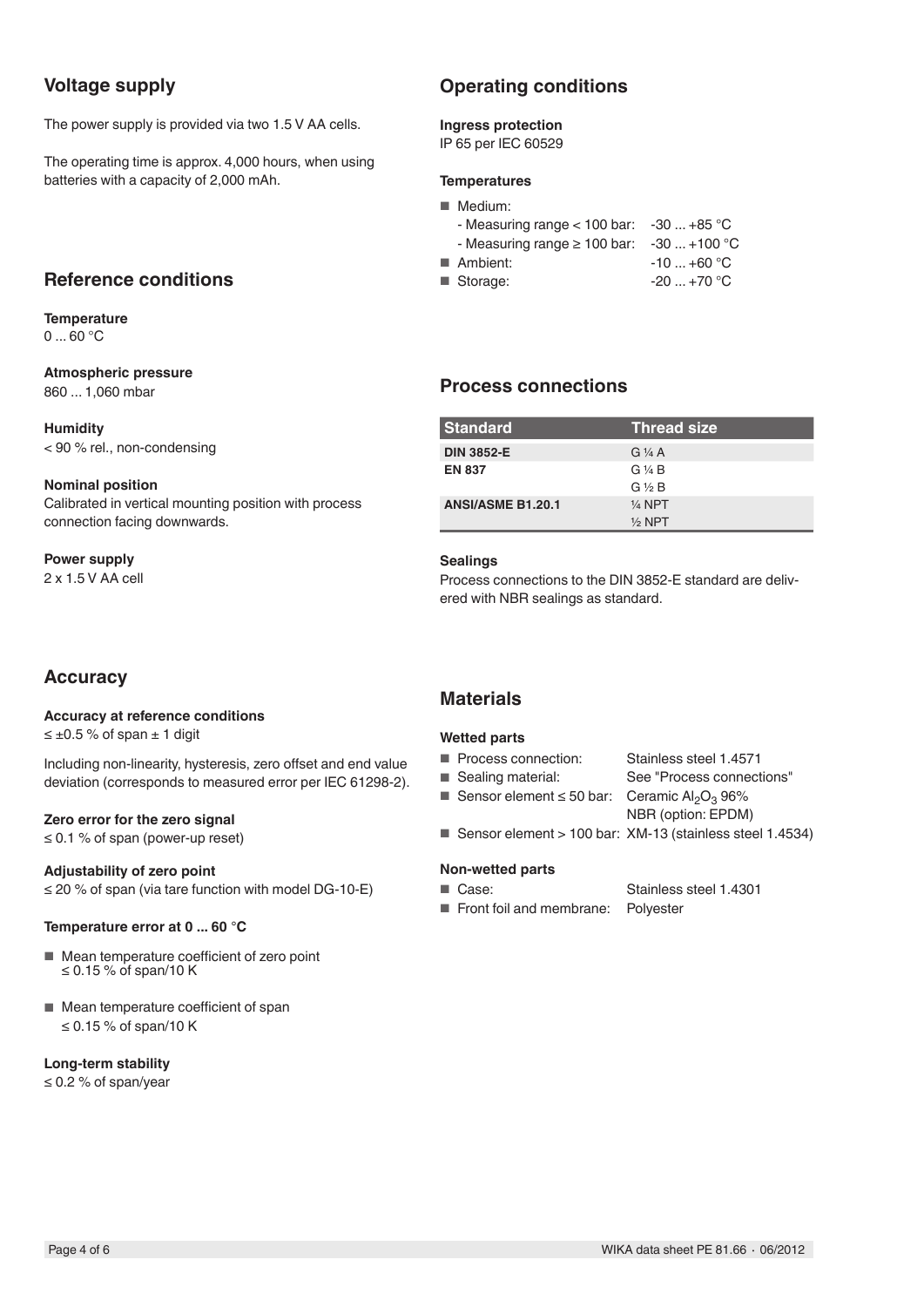# **Dimensions in mm**

### **Digital pressure gauge**



#### **Process connections**







**½ NPT** $26$  $\overline{C}$  $1/2$ NPT